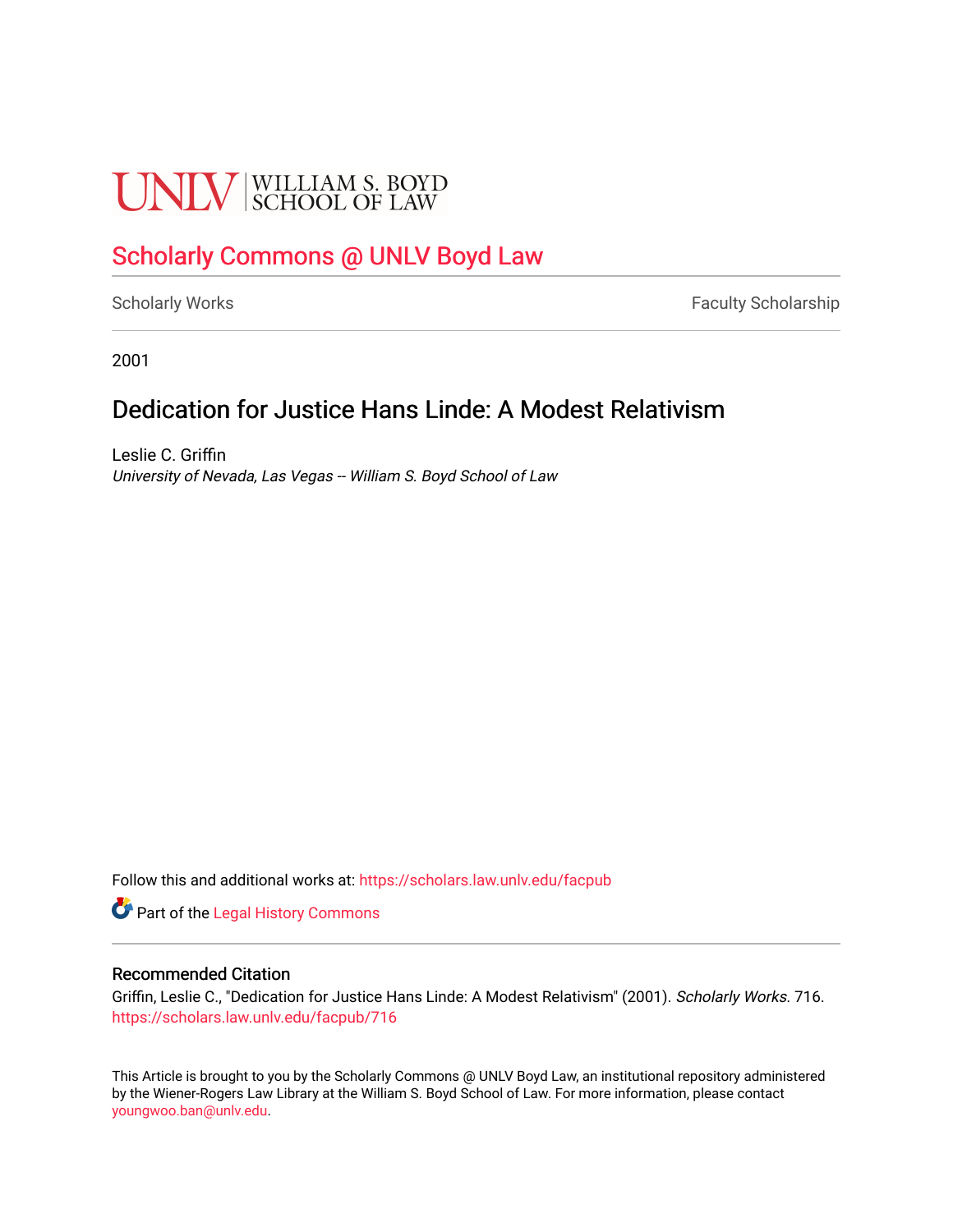#### A MODEST RELATIVISM

#### *Leslie Griffin* **\***

#### *"ANJo ends can be better than the means of their achievement.*

This phrase, quoted from Professor Linde's 1975 Oliver Wendell Holmes Devise Lecture, is distinctive and restrained. It is distinctive in contrast to the usual "the end does not justify the means." It is restrained in its rejection of unattainable ends sought by ever-inadequate means. It expresses the professor's preference for 'the morality of process"' over the "perfection of unique principles of justice."<sup>2</sup> After 1975, Justice Linde demonstrated his distinctive and restrained jurisprudence on the Oregon Supreme Court.

When I met him in 1991, Justice Linde was again Professor Linde, teaching constitutional law at Stanford Law School. He knew of my pre-law school education in moral philosophy and religion, and recognized that I often looked at law from the perspective of moral theory. Occasionally he expressed skepticism about comprehensive theories of morality and their relevance for the law, and I worried about law without morals.

This journal celebrates Justice Linde's distinctive contributions to state constitutional commentary. I appreciate the corresponding insights on morality and law that arise from the specifics of the states. Justice Linde reminds us, for example, that "a state court has reason for caution in describing even strongly held values as moral or social absolutes **.... [A]** *modest relativism* in such matters is forced upon us by the federal system itself<sup>33</sup> (in which fifty states disagree about their values). State courts learn much of their "modest relativism" from the detailed work of "ordinary law,"<sup>4</sup> of

#### 1145

<sup>\*</sup> Associate Professor, Santa Clara University School of Law.

<sup>&</sup>lt;sup>1</sup> Hans A. Linde, *Due Process of Lawmaking*, 55 NEB. L. REV. 197, 255 (1976).

*<sup>2</sup> Id.* (quoting Alexander M. Bickel, *Watergate and the Legal Order,* COMMENTARY, Jan. 1974, at 25).

**<sup>&#</sup>x27;** Hans A. Linde, *EPluribus-Constitutional Theory and State Courts,* **18 GA.** L. REV. 165, 192 (1984) (emphasis added).

*<sup>4</sup> Id.* at 191.